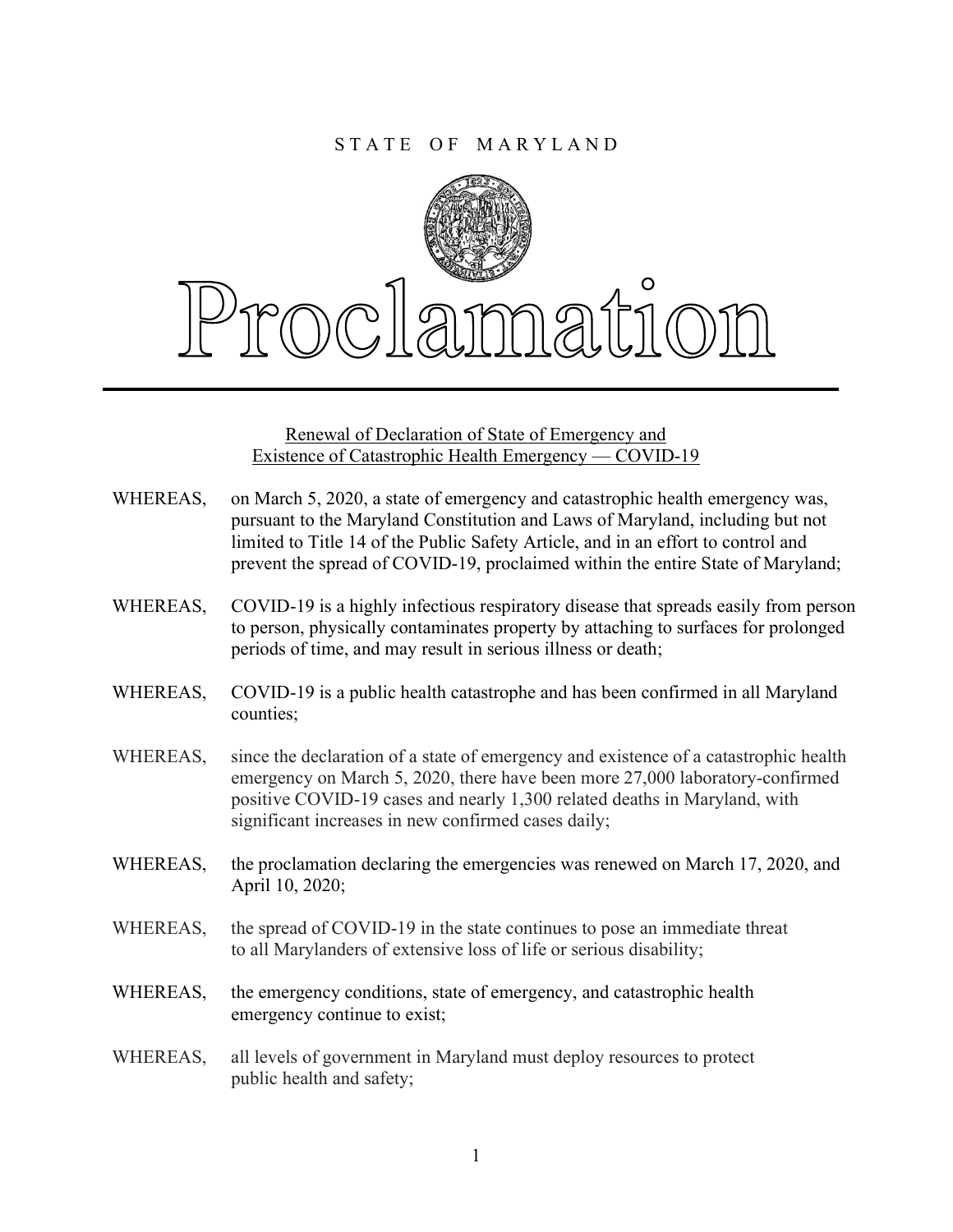- WHEREAS, continued emergency response by the State is needed to implement the Maryland Strong: Roadmap for Recovery, including the expanding of COVID-19 testing capacity, increasing of hospital surge capacity, supplying sufficient personal protective equipment, and implementing a robust contact-tracing operation;
- WHEREAS, to reduce the spread of COVID-19, the U.S. Centers for Disease Control and Prevention and the Maryland Department of Health recommend social distancing and avoiding gatherings;
- WHEREAS, the currently known and available scientific evidence and best practices support limitations on gatherings and social distancing to prevent exposures and transmissions;
- WHEREAS, to reduce the threat to human health caused by transmission of the novel coronavirus in Maryland, and to protect and save lives, it is necessary and reasonable that individuals in the state refrain from congregating;
- WHEREAS, the State's elections would ordinarily be conducted mainly at polling locations that, during the state of emergency and catastrophic health emergency, hinder social distancing, enable the transmission of the novel coronavirus, and pose risks to public health, welfare, and safety;
- WHEREAS, holding elections mainly at polling locations during the state of emergency and catastrophic health emergency would potentially expose government buildings, voters, and governmental officers, employees, and volunteers to the novel coronavirus;
- WHEREAS, elections must be accessible, secure, and safe; and
- WHEREAS, COVID-19, the state of emergency and the catastrophic health emergency, and the State's emergency actions in response have impaired the ability of governmental officials, employees, and volunteers to conduct their elections in accordance with the existing statutory and legal voting systems and procedures;
- NOW, THEREFORE, I, LAWRENCE J. HOGAN, JR., GOVERNOR OF THE STATE OF MARYLAND, BY VIRTUE OF THE AUTHORITY VESTED IN ME BY THE MARYLAND CONSTITUTION AND THE LAWS OF MARYLAND, INCLUDING BUT NOT LIMITED TO TITLE 14 OF THE PUBLIC SAFETY ARTICLE AND TITLE 8 OF THE ELECTION LAW ARTICLE, AND IN AN EFFORT TO CONTROL AND PREVENT THE SPREAD OF COVID-19 WITHIN THE STATE, HEREBY DECLARE THAT A STATE OF EMERGENCY AND CATASTROPHIC HEALTH EMERGENCY CONTINUES TO EXIST WITHIN THE ENTIRE STATE OF MARYLAND, RENEW THE MARCH 5, 2020, PROCLAMATION, AND FURTHER PROVIDE AND ORDER, EFFECTIVE IMMEDIATELY: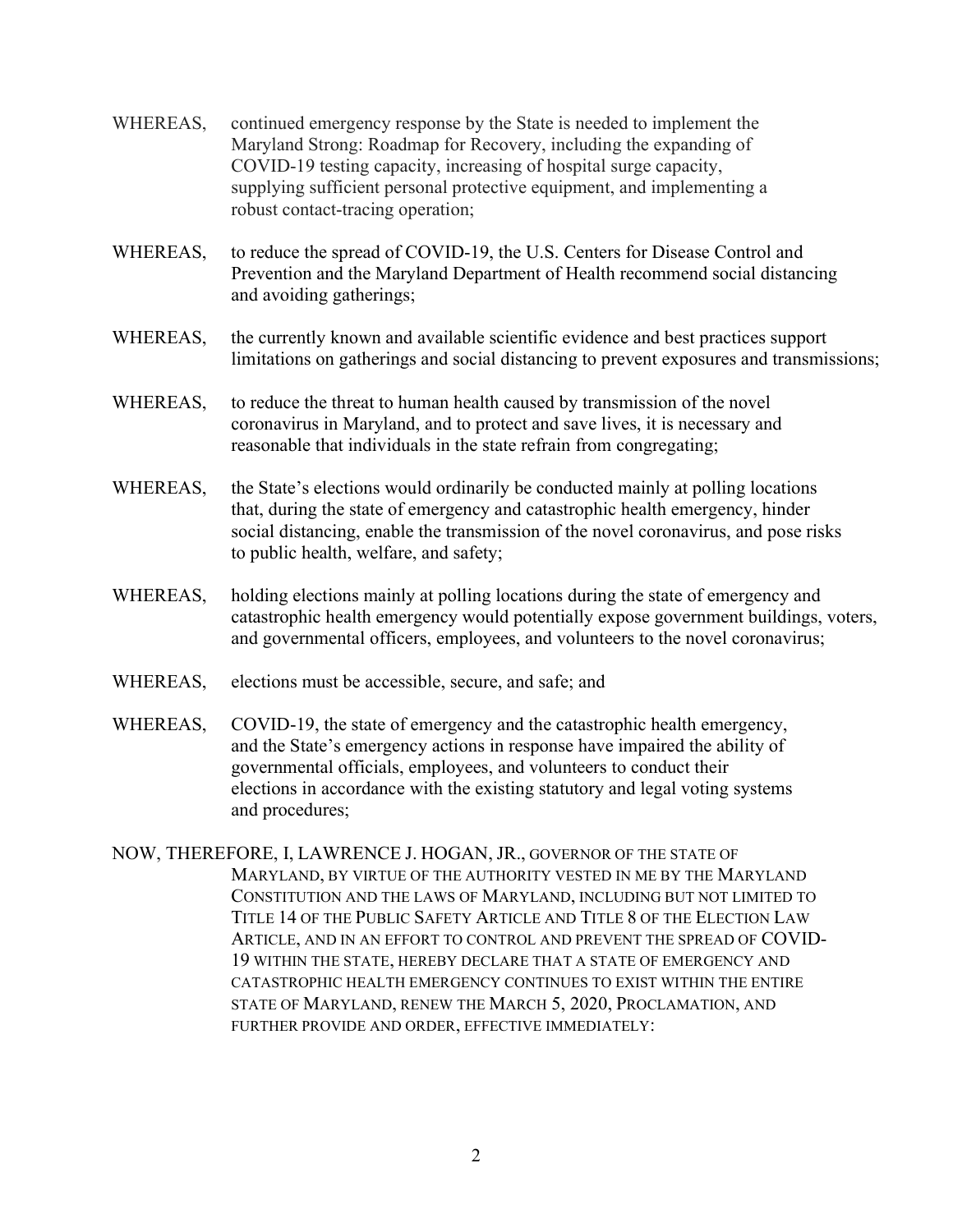## I. Primary Election of June 2, 2020

## A. Definitions.

- i. "County" means a county of the State or Baltimore City.
- ii. "COVID-19 Guidance" means the applicable COVID-19 guidance published by the U.S. Centers for Disease Control and Prevention and the Maryland Department of Health.
- iii. "Primary Election" means the primary election of April 28, 2020, postponed to June 2, 2020, in all of the State.
- iv. "Return Location" means a location where a vote-by-mail ballot may be returned for the Elections.
- v. "State Board" means the State Board of Elections.
- vi. "Stay at Home Order" means the Order of the Governor of the State of Maryland No. 20-03-30-01, dated March 30, 2020, entitled "Amending and Restating the Order of March 23, 2020, Prohibiting Large Gatherings and Events and Closing Senior Centers, and All Non-Essential Businesses and Other Establishments, and Additionally Requiring All Persons to Stay Home," as it may be amended or restated from time to time.
- vii. "Homes" has the meaning defined in the Stay at Home Order.
- B. The Primary Election remains postponed to June 2, 2020, in all of the State.
- C. For the Primary Election, the State Board shall, as further specified and provided in this Order, utilize as alternate voting systems:
	- i. voting by mail; and
	- ii. at least one voting center in each county to enable any voter who is unable to vote by mail to, in person:
	- iii. cast a ballot; or
	- iv. return a vote-by-mail ballot.
- D. The COVID-19 Guidance shall be complied with to the maximum extent practicable for all aspects of the Primary Election, including without limitation:
	- i. instruction and training programs for election judges on the voting system;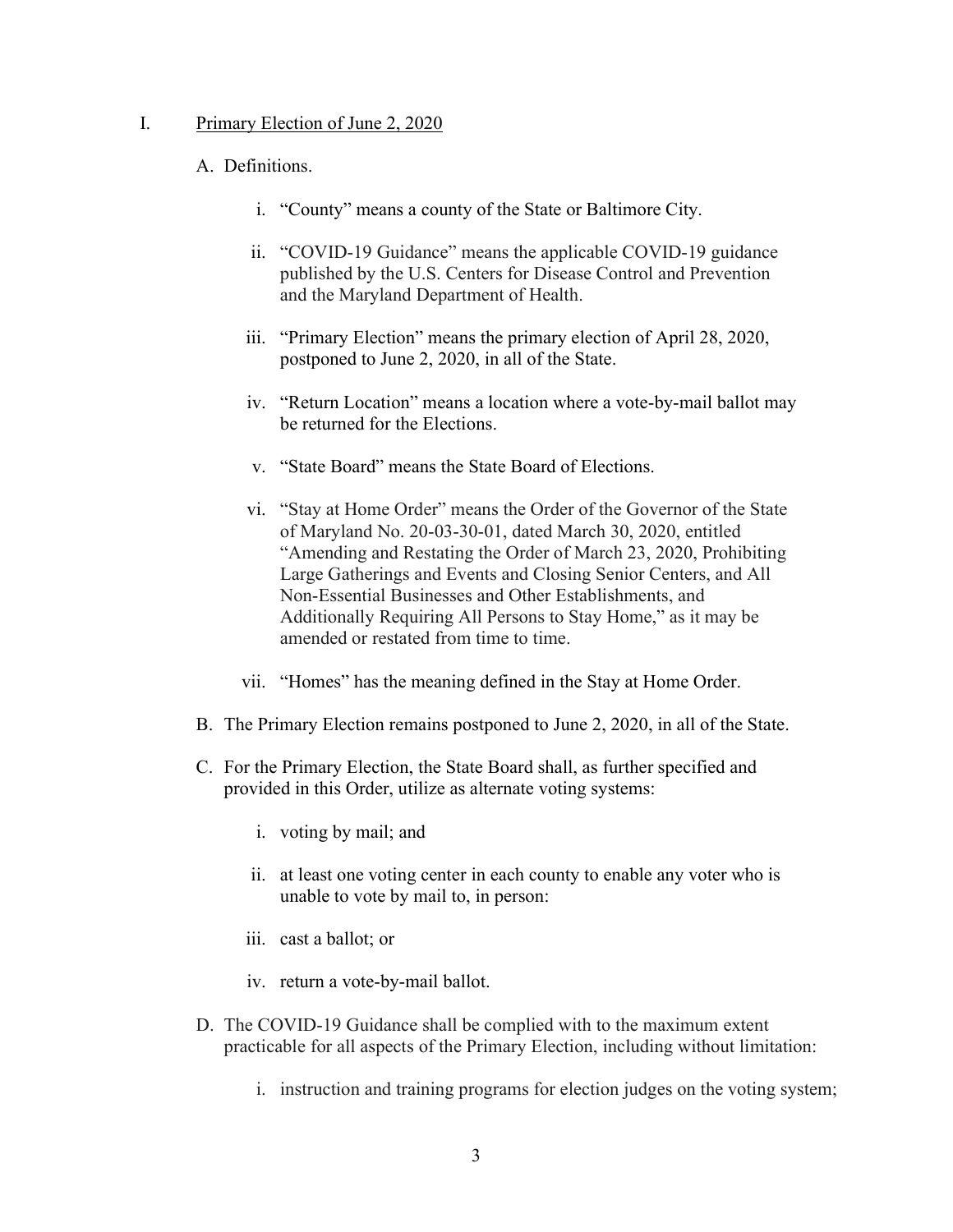- ii. the delivery of necessary supplies, records, and equipment; and
- iii. the canvassing of ballots and observation of each part of the canvass.
- E. Without limiting the generality of  $\S$  I.D above, utilization of voting centers or other locations for return of vote-by-mail ballots shall:
	- i. maximize voter accessibility to the extent consistent with public health and safety to protect voters from COVID-19; and
	- ii. minimize direct contact between voters, election officials and judges, government employees, volunteers, and other participants in the electoral process, including but not limited to as addressed in the COVID-19 Guidance.

## F. Electioneering.

- i. At each Return Location, signs containing the words "No Electioneering Beyond This Point" shall be posted delineating a line located as near as practicable to 100 feet from the location, as established after consideration of the effect of placement on public safety.
- ii. No person shall:
	- 1. canvass, electioneer, or post any campaign material in any Return Location or beyond the line described in  $\S$  I.F(i); or
	- 2. interfere or attempt to interfere with a voter while the voter is returning a vote-by-mail ballot at a Return Location.
- G. As to challengers and watchers at voting centers, the State Board may:
	- i. limit the number of challengers and watchers allowed in a polling place at any one time; or
	- ii. enable them to, without physically entering the polling place or voting room, or nearing the election judges, by remote electronic means or otherwise:
	- iii. be present in the polling place:
		- 1. within one-half hour before the polls open;
		- 2. at any time when the polls are open; and
		- 3. until the completion of all tasks associated with the close of the polls and the election judges leave the polling place;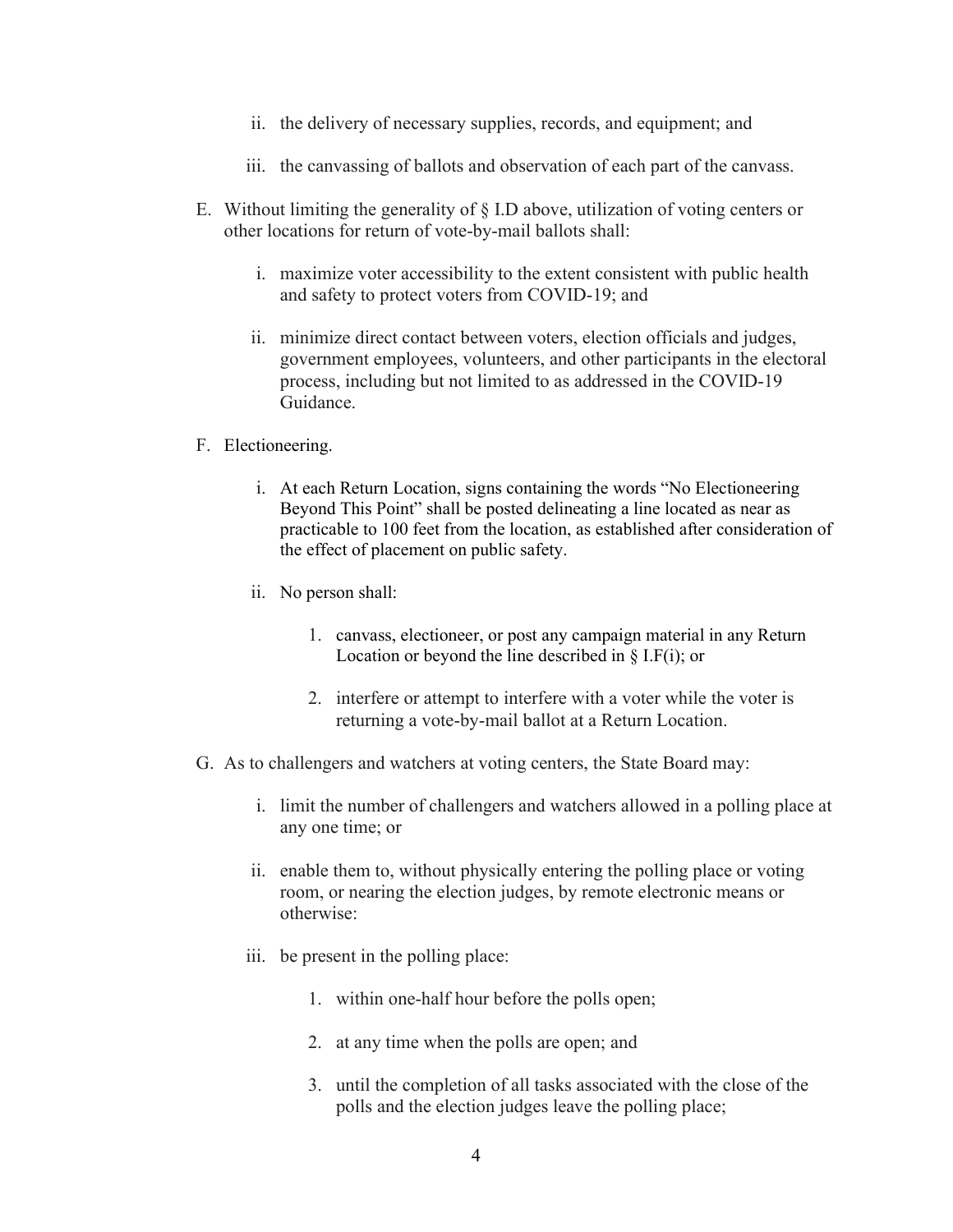- iv. see and hear each person as the person offers to vote; and
- v. challenge the right to vote of any individual.
- H. The canvass of vote-by-mail ballots for the Primary Election may commence at 9 a.m. on May 21, 2020.
- I. Secrecy of the results for the Primary Election need only be maintained until 8 p.m. on June 2, 2020.
- J. The Primary Election shall minimize injury and damage from the COVID-19 public health catastrophe, and save lives, while, to the fullest extent possible given the interference in the electoral process from the state of emergency and catastrophic health emergency, inspire public confidence and trust in the conduct of the Primary Election by reasonably assuring under the circumstances that:
	- i. all persons served by the election system are treated fairly and equitably;
	- ii. all qualified persons may register to vote and that those who are not qualified do not vote;
	- iii. those who administer elections are well-trained, that they serve both those who vote and those who seek votes, and that they put the public interest ahead of partisan interests;
	- iv. full information on elections is provided to the public, including disclosure of campaign receipts and expenditures;
	- v. citizen convenience is emphasized as is feasible and does not endanger the public health, welfare, or safety;
	- vi. security and integrity are maintained in the casting of ballots, canvass of votes, and reporting of election results;
	- vii. the prevention of fraud and corruption is diligently pursued; and
	- viii. any offenses that occur are prosecuted.
- K. The State Board shall provide maximum notice as possible to voters about how to participate in the Primary Election, as well as other appropriate education regarding voting procedures.
- L. All other statutory and regulatory dates and time periods relating to the Primary Election may be additionally postponed in the discretion of the State Board to conform to this Order.